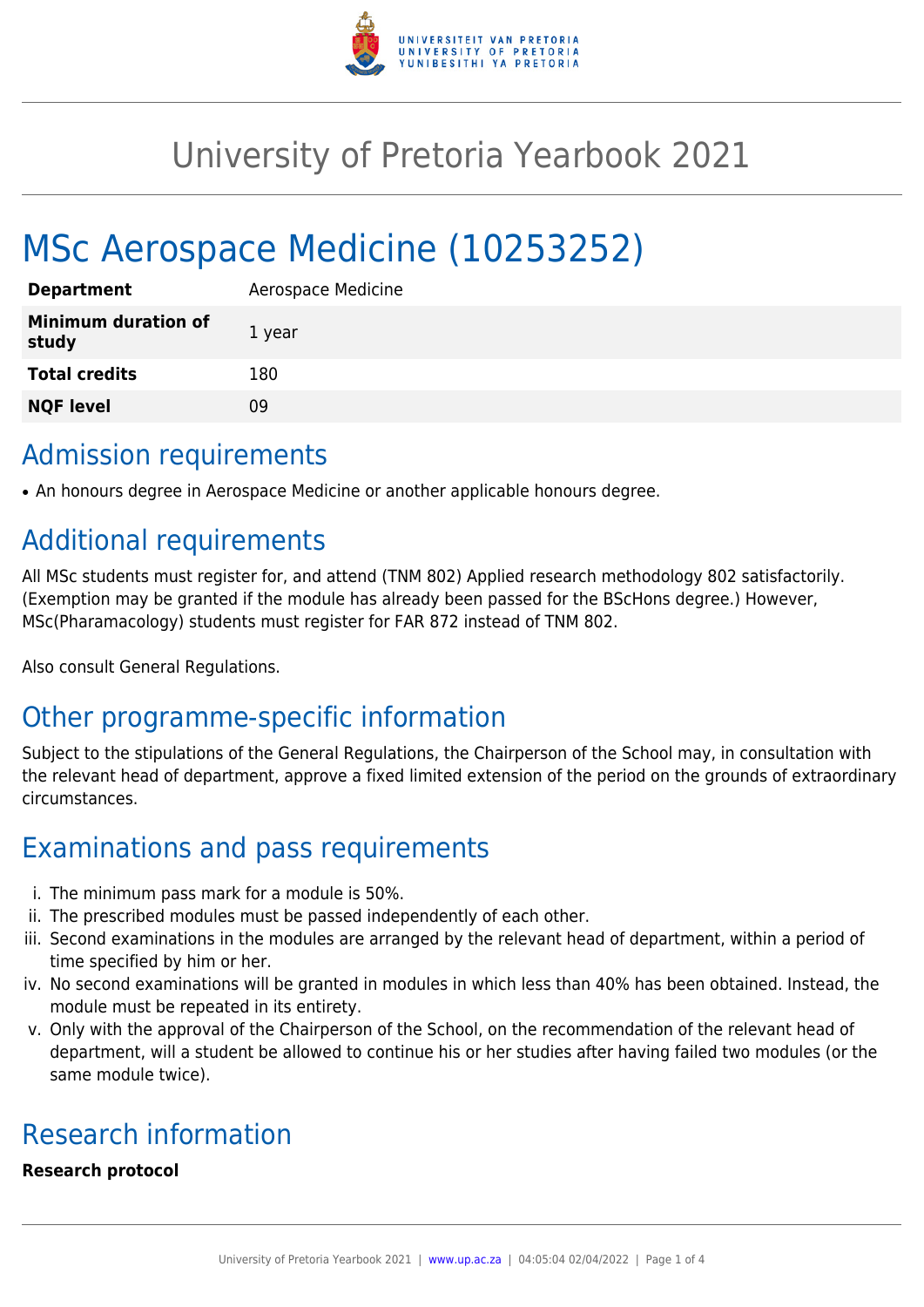

After registration, a student is required to submit a complete research protocol regarding the proposed dissertation to the Academic Advisory Committee and if necessary, also to the Ethics Committee for approval.

#### **Dissertation**

A dissertation on an approved research project must be passed in addition to the coursework. The stipulations of the General Regulations regarding the preparation and submission, the technical editing and the résumé of the dissertation apply.

A systematic literature review (Cochrane type) on an approved subject, which is undertaken in such a manner that bias in minimised, may be presented as an alternative to the dissertation for awarding the MSc degree, provided that the module CLI 870 Principles of clinical epidemiology has been successfully completed. It requires, inter alia, a research protocol with clearly formulated objectives and methods. Inclusion and exclusion methods for the study must be determined. Where applicable, the data must be summarised (meta analysis), with applicable statistical methods.

### Pass with distinction

The average mark of the modules, weighted in respect of the number of credits acquired for each individual module, will be the final mark (%) of the coursework.

The degree is conferred with distinction on a student who obtains an average mark of at least 75% in the coursework, as well as a final mark of at least 75% for the dissertation.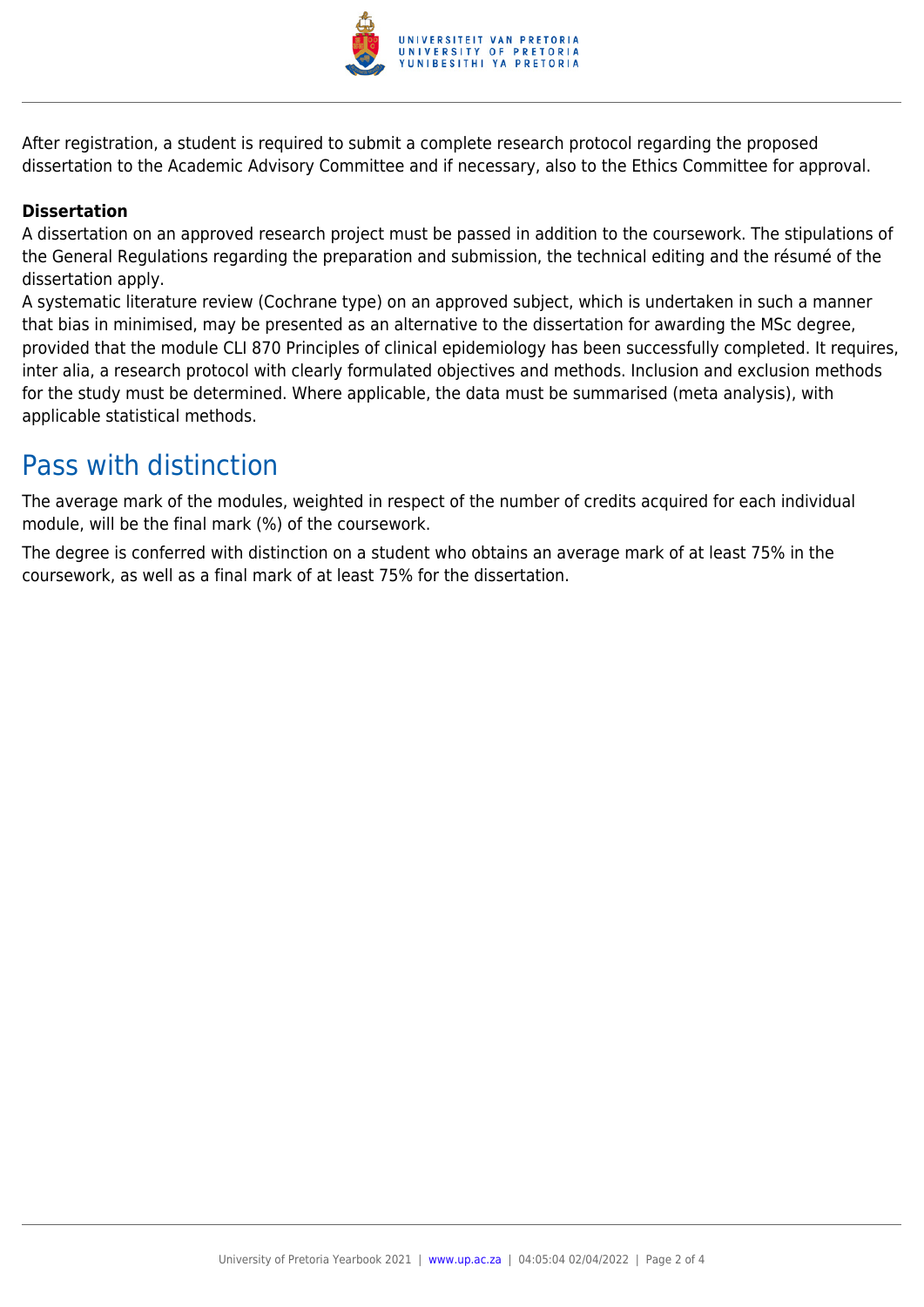

### Curriculum: Final year

**Minimum credits: 192**

### **Core modules**

### **Scientific writing 873 (HMS 873)**

| <b>Module credits</b>         | 0.00                                      |
|-------------------------------|-------------------------------------------|
| <b>NQF Level</b>              | 09                                        |
| Language of tuition           | Module is presented in English            |
| <b>Department</b>             | School of Health System and Public Health |
| <b>Period of presentation</b> | Year                                      |

### **Dissertation: Aerospace medicine 890 (LRG 890)**

| <b>Module credits</b>         | 180.00                                    |
|-------------------------------|-------------------------------------------|
| <b>NQF Level</b>              | 09                                        |
| <b>Prerequisites</b>          | No prerequisites.                         |
| Language of tuition           | Module is presented in English            |
| <b>Department</b>             | School of Health System and Public Health |
| <b>Period of presentation</b> | Year                                      |

### **Learning in public health 873 (PHM 873)**

| <b>Module credits</b>         | 0.00                                      |
|-------------------------------|-------------------------------------------|
| <b>NQF Level</b>              | 09                                        |
| Language of tuition           | Module is presented in English            |
| <b>Department</b>             | School of Health System and Public Health |
| <b>Period of presentation</b> | Year                                      |

#### **Module content**

This is the first (one-week) module at the beginning of the year focusing on learning. At the end of this week, you will have a much better understanding of what you actually want to achieve in public health and what you need to learn to get there. You will probably also have changed your views on learning: from individual surface learning and memorization, to valuing deep learning often in a group context. Finally, you will have achieved the ability to use the ever-increasing knowledge in health, philosophy, and ethics that are generated on the internet to your own best advantage.

### **Applied research methodology 802 (TNM 802)**

| <b>Module credits</b> | 0.00                           |
|-----------------------|--------------------------------|
| <b>NQF Level</b>      | 09                             |
| Language of tuition   | Module is presented in English |